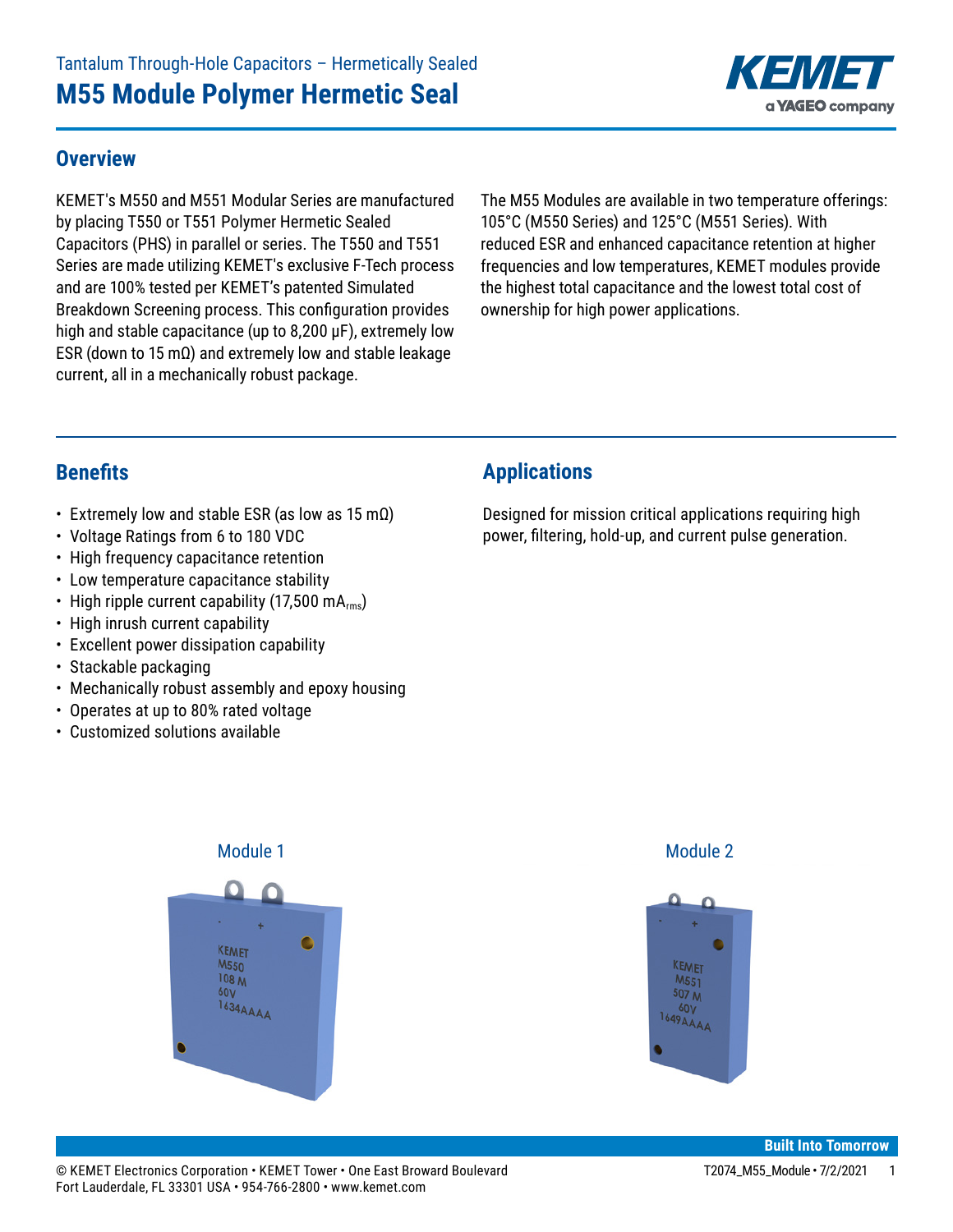

# **Ordering Information**

| M                  | 550                                                                            | B                   | 108                                                                                                | M                                | 060                                                                                                                                                                  | A                                                                                             | A                                                                                                                                                                                       |
|--------------------|--------------------------------------------------------------------------------|---------------------|----------------------------------------------------------------------------------------------------|----------------------------------|----------------------------------------------------------------------------------------------------------------------------------------------------------------------|-----------------------------------------------------------------------------------------------|-----------------------------------------------------------------------------------------------------------------------------------------------------------------------------------------|
| Capacitor<br>Class | <b>Series</b>                                                                  | Case<br><b>Size</b> | Capacitance<br>Code(pF)                                                                            | Capacitance<br><b>Tolerance</b>  | <b>Rated Voltage</b><br>(VDC)                                                                                                                                        | <b>Product Level</b>                                                                          | <b>Termination Finish</b>                                                                                                                                                               |
| $M =$<br>Module    | 550 = Capacitor<br>series (PHS 105°C)<br>551 = Capacitor<br>series (PHS 125°C) | B                   | First two digits<br>represent significant<br>figures. Third digit<br>specifies number of<br>zeros. | $K = \pm 10\%$<br>$M = \pm 20\%$ | $006 = 6$<br>$008 = 8$<br>$010 = 10$<br>$015 = 15$<br>$025 = 25$<br>$030 = 30$<br>$040 = 40$<br>$050 = 50$<br>$060 = 60$<br>$075 = 75$<br>$100 = 100$<br>$180 = 180$ | $A = N/A$<br>$B* = DLA 13030$<br>standard reliability<br>$T* = DLA 13030$<br>high reliability | $A = 100\%$ Silver (Ag)<br>$T = 100\%$ Tin (Sn)-plated<br>$H = Tin/lead (SnPb)$<br>solder-coated (5% Pb<br>minimum)<br>S = Solder-coated<br>(60% Sn, 40% Pb)<br>$G = 100\%$ gold $(Au)$ |

*\* Only available on DLA discrete part numbers. Refer to part number table for details.*

# **Performance Characteristics**

| <b>Item</b>                     | <b>Performance Characteristics</b>                    |
|---------------------------------|-------------------------------------------------------|
| <b>Operating Temperature</b>    | $-55^{\circ}$ C to 105 $^{\circ}$ C/125 $^{\circ}$ C* |
| <b>Rated Capacitance Range</b>  | $60 - 8,200 \,\mu F$ at 120 Hz/25°C                   |
| Capacitance Tolerance           | K Tolerance (10%), M Tolerance (20%)                  |
| Rated Voltage Range             | $6 - 180V$                                            |
| DF (120 Hz at 25°C)             | Refer to Part Number Electrical Specification Table   |
| ESR (100 kHz at $25^{\circ}$ C) | Refer to Part Number Electrical Specification Table   |
| Leakage Current                 | Refer to Part Number Electrical Specification Table   |

*\* Refer to the part number specification table.*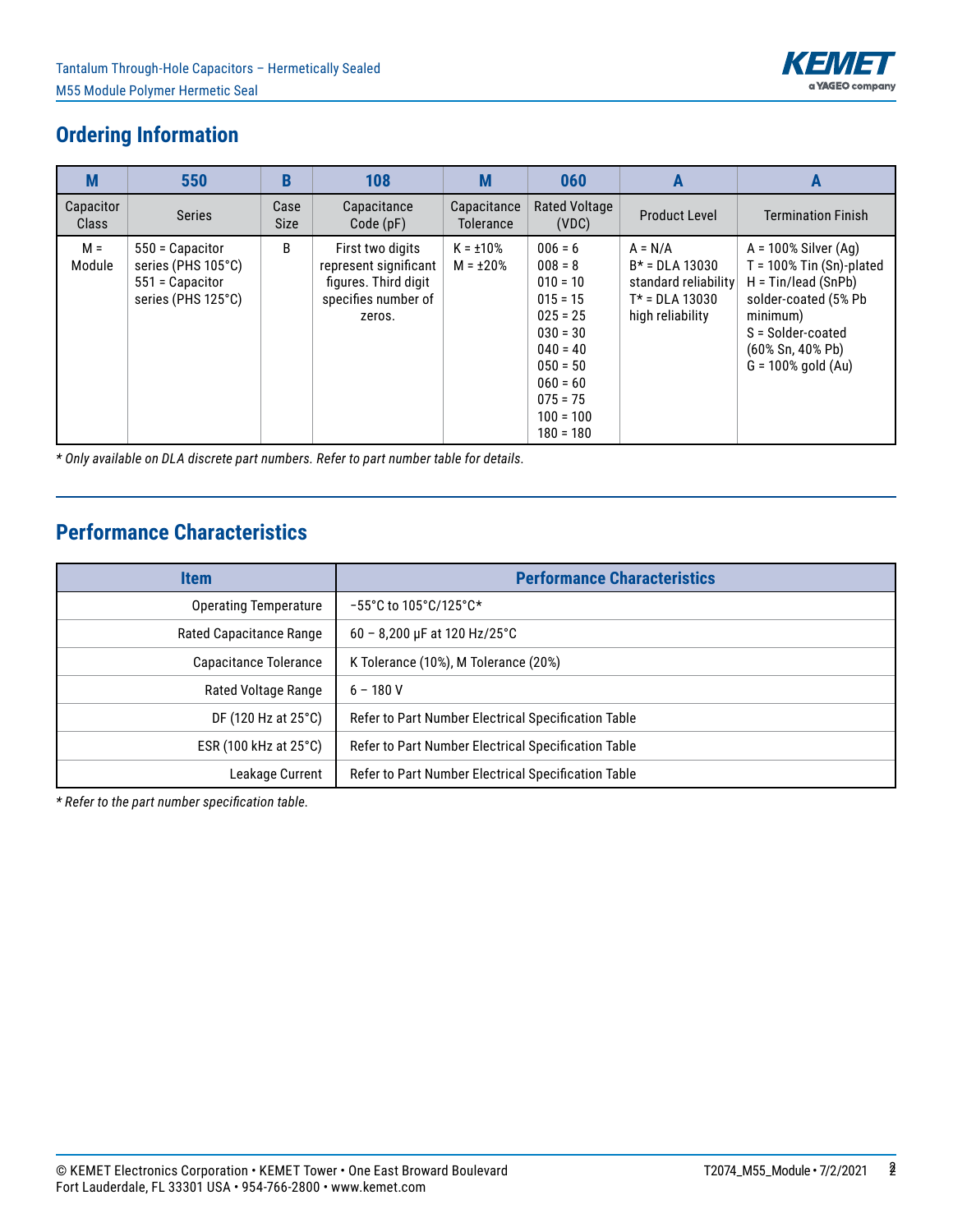

# **Qualification**

| <b>Test Performed</b>                                                                        | <b>Method Reference</b> | <b>Test Conditions</b>                                                                                         |  |  |  |  |  |
|----------------------------------------------------------------------------------------------|-------------------------|----------------------------------------------------------------------------------------------------------------|--|--|--|--|--|
| <b>Reliability and Environmental Tests</b>                                                   |                         |                                                                                                                |  |  |  |  |  |
| 85°C, 40 kHz ripple current, 2,000 hours<br>AC Ripple Life at 85°C, 0.67 V.<br>MIL-PRF-39006 |                         |                                                                                                                |  |  |  |  |  |
| <b>Thermal Shock</b>                                                                         | MIL-PRF-39006           | Condition A, -55°C to +105°C 5 cycles                                                                          |  |  |  |  |  |
| <b>Temperature Stability</b><br>MIL-PRF-39006                                                |                         | Extreme temperature exposure at a succession of continuous steps at<br>+25°C, -55°C, +25°C, +85°C, +105, +25°C |  |  |  |  |  |
|                                                                                              |                         | Physical, Mechanical and Process Tests                                                                         |  |  |  |  |  |
| <b>Mechanical Shock</b>                                                                      | MIL-PRF-39006           | Condition I                                                                                                    |  |  |  |  |  |
| <b>Vibration High Frequency</b>                                                              | MIL-PRF-39006           | Method 204, Test condition D, 20 g peak                                                                        |  |  |  |  |  |

# **Dimensions – Millimeters (Inches)**



|                | Dimensions mm (In) |                       |                       |                 |                       |                        |                |                |                        |                                    |                                    |                                    |                       |               |                             |
|----------------|--------------------|-----------------------|-----------------------|-----------------|-----------------------|------------------------|----------------|----------------|------------------------|------------------------------------|------------------------------------|------------------------------------|-----------------------|---------------|-----------------------------|
| Frame<br>Size  | ±0.38<br>(0.015)   | W<br>±0.38<br>(0.015) | Н<br>±0.20<br>(0.008) | ref             | S <sub>2</sub><br>ref | LL<br>± 0.1<br>(0.004) | F<br>ref       | r<br>U<br>ref  | H1<br>± 0.1<br>(0.004) | W <sub>1</sub><br>± 0.1<br>(0.004) | H <sub>2</sub><br>± 0.1<br>(0.004) | W <sub>2</sub><br>± 0.1<br>(0.004) | F <sub>2</sub><br>ref | d<br>ref      | Weight<br>per module<br>(g) |
|                | 52.1<br>(2.05)     | 50.6<br>(1.99)        | 11.1<br>(0.44)        | 12.71<br>(0.50) | N/A                   | 5.6<br>(0.22)          | 0.81<br>(0.03) | N/A            | 4.5<br>(0.18)          | 3.2<br>(0.13)                      | 8.2<br>(0.32)                      | 4.4<br>(0.17)                      | N/A                   | 3.2<br>(0.13) | 80                          |
| $\overline{2}$ | 48.4<br>(1.90)     | 28.2<br>(1.11)        | 11.1<br>(0.44)        | 11.50<br>(0.45) | N/A                   | 3.2<br>(0.13)          | 0.81<br>(0.03) | N/A            | 4.5<br>(0.18)          | 3.2<br>(0.13)                      | 8.2<br>(0.32)                      | 4.4<br>(0.17)                      | N/A                   | 3.2<br>(0.13) | 50                          |
| 3              | 52.1<br>(2.05)     | 50.6<br>(1.99)        | 11.1<br>(0.44)        | 21.00<br>(0.83) | 7.5                   | 5.6<br>(0.22)          | 0.81<br>(0.03) | 5.34<br>(0.21) | 4.5<br>(0.18)          | 3.2<br>(0.13)                      | 8.2<br>(0.32)                      | 4.4<br>(0.17)                      | 3.70<br>(0.15)        | 3.2<br>(0.13) | 90                          |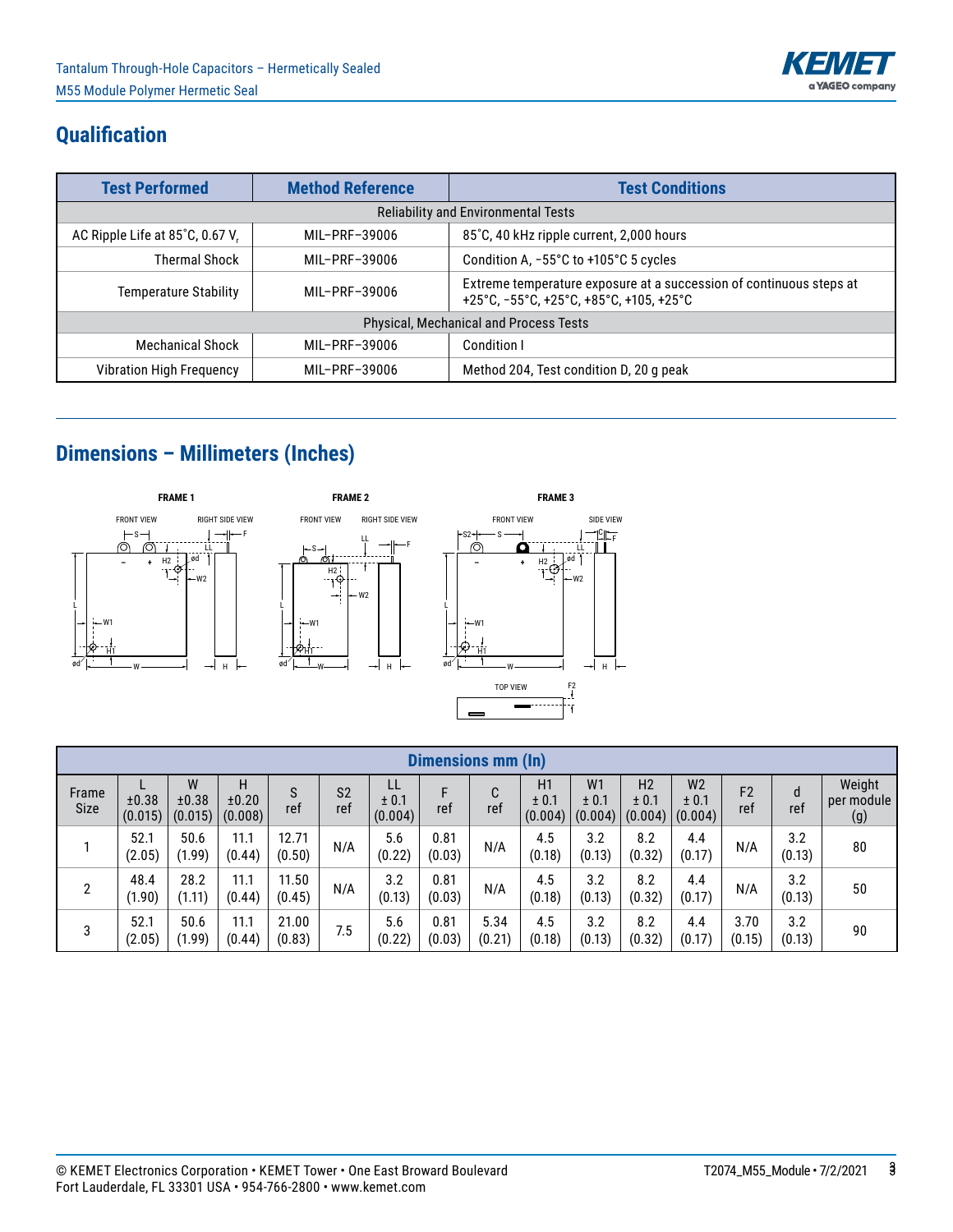

### **Table 1 – Ratings & Part Number Reference**

| <b>Rated</b><br><b>Voltage</b><br>$(V)$ 85°C | <b>Rated</b><br><b>Capacitance</b><br>$(\mu F)$ | <b>Frame</b><br><b>Size</b>      | <b>KEMET</b><br><b>Module Part</b><br><b>Number</b> | <b>DC</b><br><b>Leakage</b><br>µA at 25°C<br>max/5min | DF% at<br>$25^{\circ}$ C<br><b>120 Hz</b><br><b>Max</b> | <b>Maximum</b><br><b>ESR</b><br>$m\Omega$ at 25°C<br><b>100 kHz</b> | <b>Ripple</b><br><b>Current</b><br>mArms at<br>85°C/40<br><b>kHz</b> | <b>Maximum</b><br><b>Operating</b><br><b>Temperature</b><br>$(^{\circ}C)$ |
|----------------------------------------------|-------------------------------------------------|----------------------------------|-----------------------------------------------------|-------------------------------------------------------|---------------------------------------------------------|---------------------------------------------------------------------|----------------------------------------------------------------------|---------------------------------------------------------------------------|
| 6                                            | 700                                             | $\overline{2}$                   | M550B707(1)006A(3)                                  | 32                                                    | $\sqrt{5}$                                              | 40                                                                  | 7550                                                                 | 105                                                                       |
| 6                                            | 700                                             | $\overline{2}$                   | M551B707(1)006A(3)                                  | 32                                                    | $\sqrt{5}$                                              | 40                                                                  | 7550                                                                 | 125                                                                       |
| 6                                            | 4100                                            | $\overline{2}$                   | M550B418(1)006A(3)                                  | 185                                                   | 5                                                       | 30                                                                  | 8750                                                                 | 105                                                                       |
| $6\phantom{1}$<br>6                          | 4100<br>8200                                    | $\overline{2}$<br>$\mathbf{1}$   | M551B418(1)006A(3)                                  | 185<br>369                                            | $\sqrt{5}$<br>$5\phantom{.0}$                           | 30<br>15                                                            | 8750<br>17500                                                        | 125<br>105                                                                |
| 6                                            | 8200                                            | $\mathbf{1}$                     | M550B828(1)006A(3)<br>M551B828(1)006A(3)            | 369                                                   | 5                                                       | 15                                                                  | 17500                                                                | 125                                                                       |
| 8                                            | 1100                                            | $\sqrt{2}$                       | M550B118(1)008A(3)                                  | 66                                                    | 5                                                       | 40                                                                  | 7550                                                                 | 105                                                                       |
| 8                                            | 1100                                            | $\overline{2}$                   | M551B118(1)008A(3)                                  | 66                                                    | $\sqrt{5}$                                              | 40                                                                  | 7550                                                                 | 125                                                                       |
| 8                                            | 3400                                            | $\overline{2}$                   | M550B348(1)008A(3)                                  | 204                                                   | 5                                                       | 30                                                                  | 8750                                                                 | 105                                                                       |
| 8                                            | 3400                                            | $\overline{2}$                   | M551B348(1)008A(3)                                  | 204                                                   | 5                                                       | 30                                                                  | 8750                                                                 | 125                                                                       |
| 8                                            | 6800                                            | $\mathbf{1}$                     | M550B688(1)008A(3)                                  | 408                                                   | 5                                                       | 15                                                                  | 17500                                                                | 105                                                                       |
| $\bf 8$                                      | 6800                                            | $\mathbf{1}$                     | M551B688(1)008A(3)                                  | 408                                                   | 5<br>5                                                  | 15                                                                  | 17500                                                                | 125                                                                       |
| 10<br>10                                     | 500<br>500                                      | $\overline{2}$<br>$\sqrt{2}$     | M550B507(1)010A(3)<br>M551B507(1)010A(3)            | 38<br>38                                              | $\sqrt{5}$                                              | 50<br>50                                                            | 7000<br>7000                                                         | 105<br>125                                                                |
| 10                                           | 900                                             | $\overline{2}$                   | M550B907(1)010A(3)                                  | 68                                                    | $5\phantom{.0}$                                         | 40                                                                  | 7900                                                                 | 105                                                                       |
| 10                                           | 900                                             | $\sqrt{2}$                       | M551B907(1)010A(3)                                  | 68                                                    | 5                                                       | 40                                                                  | 7900                                                                 | 125                                                                       |
| 10                                           | 2200                                            | $\mathbf 2$                      | M550B228(1)010A(3)                                  | 210                                                   | 5                                                       | 30                                                                  | 8750                                                                 | 105                                                                       |
| 10                                           | 2200                                            | $\mathbf 2$                      | M551B228(1)010A(3)                                  | 210                                                   | $\sqrt{5}$                                              | 30                                                                  | 8750                                                                 | 125                                                                       |
| 10                                           | 5600                                            | $\mathbf{1}$                     | M550B568(1)010A(3)                                  | 420                                                   | 5                                                       | 15                                                                  | 17500                                                                | 105                                                                       |
| 10                                           | 5600                                            | $\mathbf{1}$                     | M551B568(1)010A(3)                                  | 420                                                   | 5                                                       | 15                                                                  | 17500                                                                | 125                                                                       |
| 15<br>15                                     | 350<br>350                                      | $\overline{2}$<br>$\sqrt{2}$     | M550B357(1)015A(3)                                  | 40<br>40                                              | $5\phantom{.0}$<br>$5\phantom{.0}$                      | 50<br>50                                                            | 7000<br>7000                                                         | 105<br>125                                                                |
| 15                                           | 600                                             | $\overline{2}$                   | M551B357(1)015A(3)<br>M550B607(1)015A(3)            | 68                                                    | $5\phantom{.0}$                                         | 40                                                                  | 7900                                                                 | 105                                                                       |
| 15                                           | 600                                             | $\overline{2}$                   | M551B607(1)015A(3)                                  | 68                                                    | $5\phantom{.0}$                                         | 40                                                                  | 7900                                                                 | 125                                                                       |
| 15                                           | 2000                                            | $\overline{2}$                   | M550B208(1)015A(3)                                  | 225                                                   | $5\phantom{.0}$                                         | 30                                                                  | 8750                                                                 | 105                                                                       |
| 15                                           | 2000                                            | $\overline{2}$                   | M551B208(1)015A(3)                                  | 225                                                   | 5                                                       | 30                                                                  | 8750                                                                 | 125                                                                       |
| 15                                           | 3900                                            | $\mathbf{1}$                     | M550B398(1)015A(3)                                  | 439                                                   | 5                                                       | 15                                                                  | 17500                                                                | 105                                                                       |
| 15                                           | 3900                                            | $\mathbf{1}$                     | M551B398(1)015A(3)                                  | 439                                                   | 5                                                       | 15                                                                  | 17500                                                                | 125                                                                       |
| 25                                           | 250                                             | $\mathbf{2}$                     | M550B257(1)025A(3)                                  | 47                                                    | 5                                                       | 50                                                                  | 6375                                                                 | 105                                                                       |
| 25<br>25                                     | 250<br>500                                      | $\overline{2}$<br>$\overline{2}$ | M551B257(1)025A(3)                                  | 47<br>94                                              | 5<br>5                                                  | 50<br>60                                                            | 6375<br>6000                                                         | 125<br>105                                                                |
| 25                                           | 500                                             | $\sqrt{2}$                       | M550B507(1)025(2)(3) *<br>$M551B507(1)025(2)(3)$ *  | 94                                                    | $5\phantom{.0}$                                         | 60                                                                  | 6000                                                                 | 125                                                                       |
| 25                                           | 1000                                            | $\mathbf{1}$                     | $M550B108(1)025(2)(3)$ *                            | 188                                                   | $5\phantom{.0}$                                         | 30                                                                  | 12000                                                                | 105                                                                       |
| 25                                           | 1000                                            | $\mathbf{1}$                     | M551B108(1)025A(3)                                  | 188                                                   | $5\phantom{.0}$                                         | 30                                                                  | 12000                                                                | 125                                                                       |
| 30                                           | 200                                             | $\overline{2}$                   | M550B207(1)030A(3)                                  | 45                                                    | $5\phantom{.0}$                                         | 50                                                                  | 6375                                                                 | 105                                                                       |
| 30                                           | 200                                             | $\sqrt{2}$                       | M551B207(1)030A(3)                                  | 45                                                    | 5                                                       | 50                                                                  | 6375                                                                 | 125                                                                       |
| 30                                           | 340                                             | $\mathbf{2}$                     | M550B347(1)030A(3)                                  | 77                                                    | 5                                                       | 50                                                                  | 7000                                                                 | 105                                                                       |
| 30                                           | 340                                             | $\overline{2}$<br>$\mathbf{1}$   | M551B347(1)030A(3)                                  | 77<br>153                                             | $\sqrt{5}$<br>5                                         | 50                                                                  | 7000                                                                 | 125                                                                       |
| 30<br>30                                     | 680<br>680                                      | $\mathbf{1}$                     | M550B687(1)030A(3)<br>M551B687(1)030A(3)            | 153                                                   | 5                                                       | 25<br>25                                                            | 14000<br>14000                                                       | 105<br>125                                                                |
| 40                                           | 500                                             | $\overline{2}$                   | $M550B507(1)040(2)(3)$ *                            | 150                                                   | 5                                                       | 50                                                                  | 6750                                                                 | 105                                                                       |
| 40                                           | 500                                             | $\mathbf{2}$                     | $M551B507(1)040(2)(3)$ *                            | 150                                                   | 5                                                       | 50                                                                  | 6750                                                                 | 125                                                                       |
| 40                                           | 600                                             | $\overline{2}$                   | M550B607(1)040(2)(3) *                              | 180                                                   | $\overline{5}$                                          | 40                                                                  | 6750                                                                 | 105                                                                       |
| 40                                           | 600                                             | $\overline{2}$                   | $M551B607(1)040(2)(3)$ *                            | 180                                                   | $\sqrt{5}$                                              | 40                                                                  | 6750                                                                 | 125                                                                       |
| 40                                           | 1000                                            | $\mathbf{1}$                     | M550B108(1)040(2)(3) *                              | 300                                                   | $\sqrt{5}$                                              | 25                                                                  | 13500                                                                | 105                                                                       |
| 40                                           | 1000                                            | $\mathbf{1}$                     | M551B108(1)040A(3)                                  | 300                                                   | $\sqrt{5}$                                              | 25                                                                  | 13500                                                                | 125                                                                       |
| 40<br>40                                     | 1200<br>1200                                    | $\mathbf{1}$<br>$\mathbf{1}$     | M550B128(1)040(2)(3) *<br>M551B128(1)040A(3)        | 360<br>360                                            | $\sqrt{5}$<br>$\sqrt{5}$                                | 20<br>20                                                            | 15100<br>15100                                                       | 105<br>125                                                                |
| 50                                           | 120                                             | $\mathbf{2}$                     | M550B127(1)050A(3)                                  | 47                                                    | $\sqrt{5}$                                              | 50                                                                  | 6375                                                                 | 105                                                                       |
| 50                                           | 120                                             | $\overline{2}$                   | M551B127(1)050A(3)                                  | 47                                                    | $\sqrt{5}$                                              | 50                                                                  | 6375                                                                 | 125                                                                       |
| 50                                           | 240                                             | $\mathbf{2}$                     | M550B247(1)050A(3)                                  | 90                                                    | 5                                                       | 50                                                                  | 6750                                                                 | 105                                                                       |
| 50                                           | 240                                             | $\mathbf{2}$                     | M551B247(1)050A(3)                                  | 90                                                    | 5                                                       | 50                                                                  | 6750                                                                 | 125                                                                       |
| 50                                           | 500                                             | $\mathbf{2}$                     | M550B507(1)050(2)(3) *                              | 188                                                   | $\sqrt{5}$                                              | 40                                                                  | 7250                                                                 | 105                                                                       |
| $50\,$<br>50                                 | 500<br>600                                      | $\mathbf{2}$<br>$\overline{2}$   | M551B507(1)050(2)(3) *                              | 188<br>225                                            | $\sqrt{5}$<br>$\sqrt{5}$                                | 40<br>30                                                            | 7250<br>8750                                                         | 125<br>105                                                                |
|                                              |                                                 |                                  | M550B607(1)050(2)(3) *                              |                                                       |                                                         |                                                                     |                                                                      |                                                                           |

*(1) To complete KEMET part number, insert M for ±20% or K for ±10%. Designates capacitance tolerance.* 

*(2) To complete KEMET part number, insert B = standard reliability, or T = high reliability. See Ordering Information table for details.*

*(3) To complete KEMET part number, insert T = 100% matte tin (Sn) plated, H = standard solder coated (SnPb 5% Pb minimum), S = 60% tin (Sn) 40% lead (Pb) , G = 100% gold (Au) , A = 100% silver (Ag). Designates termination finish.*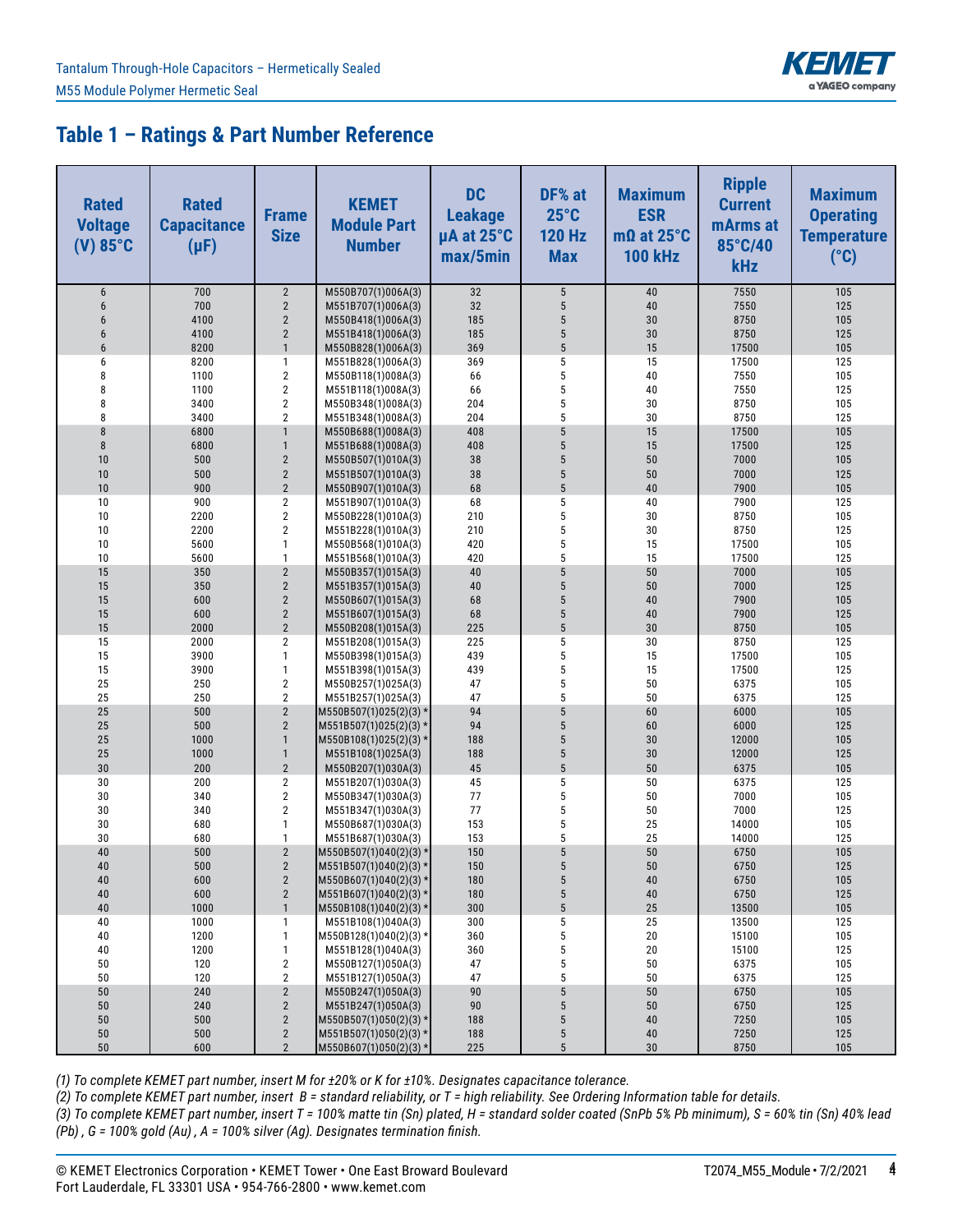

## **Table 1 – Ratings & Part Number Reference cont.**

| <b>Rated</b><br><b>Voltage</b><br>$(V) 85$ °C | <b>Rated</b><br><b>Capacitance</b><br>$(\mu F)$ | <b>Frame</b><br><b>Size</b> | <b>KEMET</b><br><b>Module Part</b><br><b>Number</b> | <b>DC</b><br><b>Leakage</b><br>µA at 25°C<br>max/5min | DF% at<br>$25^{\circ}$ C<br><b>120 Hz</b><br><b>Max</b> | <b>Maximum</b><br><b>ESR</b><br>$m\Omega$ at 25°C<br><b>100 kHz</b> | <b>Ripple</b><br><b>Current</b><br>mArms at<br>85°C/40<br><b>kHz</b> | <b>Maximum</b><br><b>Operating</b><br><b>Temperature</b><br>$(^\circ \text{C})$ |
|-----------------------------------------------|-------------------------------------------------|-----------------------------|-----------------------------------------------------|-------------------------------------------------------|---------------------------------------------------------|---------------------------------------------------------------------|----------------------------------------------------------------------|---------------------------------------------------------------------------------|
| 50                                            | 600                                             | $\overline{2}$              | M551B607(1)050(2)(3) *                              | 225                                                   | 5                                                       | 30                                                                  | 8750                                                                 | 125                                                                             |
| 50                                            | 1000                                            |                             | M550B108(1)050(2)(3) *                              | 375                                                   |                                                         | 20                                                                  | 14500                                                                | 105                                                                             |
| 50                                            | 1000                                            |                             | M551B108(1)050A(3)                                  | 375                                                   |                                                         | 20                                                                  | 14500                                                                | 125                                                                             |
| 50                                            | 1200                                            |                             | $M550B128(1)050(2)(3)*$                             | 450                                                   |                                                         | 15                                                                  | 17500                                                                | 105                                                                             |
| 50                                            | 1200                                            |                             | M551B128(1)050A(3)                                  | 450                                                   |                                                         | 15                                                                  | 17500                                                                | 125                                                                             |
| 60                                            | 100                                             | $\overline{2}$              | M550B107(1)060A(3)                                  | 45                                                    | 5                                                       | 60                                                                  | 5875                                                                 | 105                                                                             |
| 60                                            | 100                                             | $\overline{2}$              | M551B107(1)060A(3)                                  | 45                                                    |                                                         | 60                                                                  | 5875                                                                 | 125                                                                             |
| 60                                            | 500                                             | $\overline{2}$              | M550B507(1)060A(3)                                  | 225                                                   |                                                         | 50                                                                  | 8300                                                                 | 105                                                                             |
| 60                                            | 500                                             | $\overline{2}$              | M551B507(1)060A(3)                                  | 225                                                   |                                                         | 50                                                                  | 8300                                                                 | 125                                                                             |
| 60                                            | 1000                                            |                             | $M550B108(1)060(2)(3)$ *                            | 450                                                   | 5                                                       | 25                                                                  | 16600                                                                | 105                                                                             |
| 60                                            | 1000                                            |                             | M551B108(1)060A(3)                                  | 450                                                   |                                                         | 25                                                                  | 16600                                                                | 125                                                                             |
| 75                                            | 370                                             | $\overline{2}$              | M550B377(1)075A(3)                                  | 208                                                   |                                                         | 40                                                                  | 7900                                                                 | 105                                                                             |
| 75                                            | 750                                             |                             | M550B757(1)075(2)(3) *                              | 422                                                   |                                                         | 20                                                                  | 15800                                                                | 105                                                                             |
| 100                                           | 120                                             | $\overline{2}$              | M550B127(1)100A(3)                                  | 90                                                    |                                                         | 60                                                                  | 6375                                                                 | 105                                                                             |
| 100                                           | 250                                             |                             | M550B257(1)100(2)(3) *                              | 188                                                   |                                                         | 30                                                                  | 12750                                                                | 105                                                                             |
| 108                                           | 250                                             | $\overline{3}$              | M550B257(1)108A(3)                                  | 350                                                   |                                                         | 50                                                                  | 8300                                                                 | 105                                                                             |
| 108                                           | 250                                             | 3                           | M551B257(1)108A(3)                                  | 350                                                   |                                                         | 50                                                                  | 8300                                                                 | 125                                                                             |
| 135                                           | 180                                             | 3                           | M550B187(1)135A(3)                                  | 302                                                   |                                                         | 50                                                                  | 7900                                                                 | 105                                                                             |
| 180                                           | 60                                              | 3                           | M550B606(1)180A(3)                                  | 141                                                   |                                                         | 80                                                                  | 6000                                                                 | 105                                                                             |

*(1) To complete KEMET part number, insert M for ±20% or K for ±10%. Designates capacitance tolerance.* 

*(2) To complete KEMET part number, insert B = standard reliability, or T = high reliability. See Ordering Information table for details.*

*(3) To complete KEMET part number, insert T = 100% matte tin (Sn) plated, H = standard solder coated (SnPb 5% Pb minimum), S = 60% tin (Sn) 40% lead (Pb) , G = 100% gold (Au) , A = 100% silver (Ag). Designates termination finish.*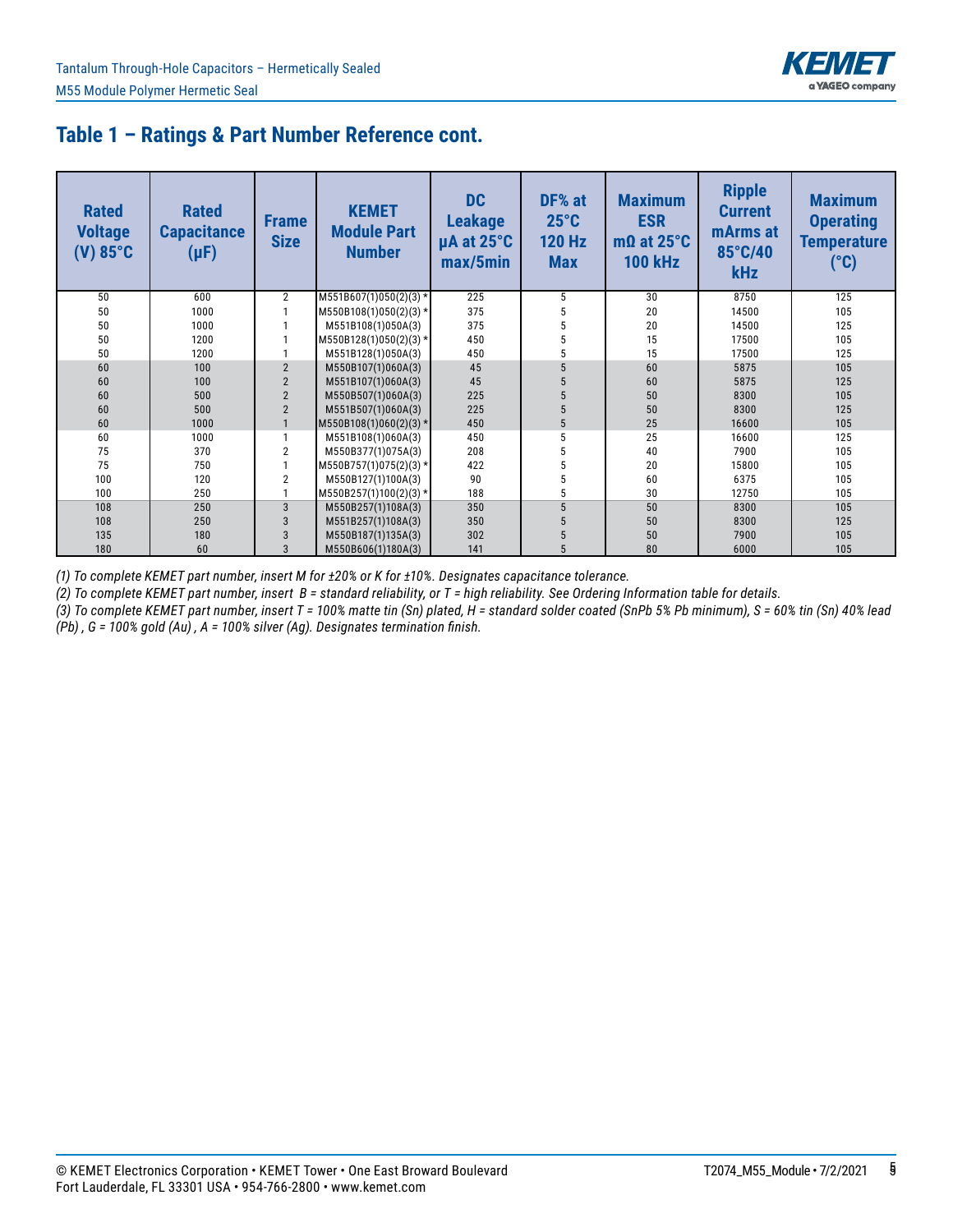

## **Recommended Voltage Derating Guidelines**

|                                                                              | $-55^{\circ}$ C to 105 $^{\circ}$ C | 105 $^{\circ}$ C to 125 $^{\circ}$ C | 100%                                |       | % Change in Working DC Voltage                 |                  |    |     |     |            |
|------------------------------------------------------------------------------|-------------------------------------|--------------------------------------|-------------------------------------|-------|------------------------------------------------|------------------|----|-----|-----|------------|
| % Change in Working DC<br>Voltage with Temperature                           | 78% of $V_R$                        | $66\%$ of $V_R$                      | 90%<br>80%<br>Voltage<br>70%<br>60% |       | with temperature<br><b>Recommended Maximum</b> |                  |    |     |     | 78%<br>66% |
| Recommended Maximum<br><b>Application Voltage</b><br>(As % of Rated Voltage) | $63\%$ of $V_{p}$                   | 54% of $V_R$                         |                                     |       | <b>Application Voltage</b>                     |                  |    |     |     | 54%        |
|                                                                              |                                     |                                      | ಽ<br>20%<br>10%<br>0%               |       |                                                |                  |    |     |     |            |
|                                                                              |                                     |                                      |                                     | $-55$ | 25                                             | 45               | 85 | 105 | 125 |            |
|                                                                              |                                     |                                      |                                     |       |                                                | Temperature (°C) |    |     |     |            |

## **Ripple Current/Ripple Voltage**

Permissible AC ripple voltage and current are related to equivalent series resistance (ESR) and the power dissipation capabilities of the device. Permissible AC ripple voltage that may be applied is limited by two criteria:

1. The positive peak AC voltage plus the DC bias voltage, if any, must not exceed the DC voltage rating of the capacitor.

 2. The negative peak AC voltage in combination with bias voltage, if any, must not exceed the allowable limits specified for reverse voltage.

The maximum power dissipation by case size can be determined using the below left table. The maximum power dissipation rating stated in the table must be reduced with increasing environmental operating temperatures. Refer to the below right table for temperature compensation requirements.

|              | <b>Case Code</b>                        | <b>Maximum Power</b><br>Dissipation $(P_{max})$<br>mWatts at 25°C<br>with +60°C Rise |  |  |  |
|--------------|-----------------------------------------|--------------------------------------------------------------------------------------|--|--|--|
| <b>KFMFT</b> | MIL-PRF-39006/22/<br>25/30/31 Case Size |                                                                                      |  |  |  |
|              | тэ                                      | 715                                                                                  |  |  |  |

| <b>Temperature Compensation Multipliers for</b><br><b>Maximum Power Dissipation (P<sub>max</sub>)</b> |                                        |                                         |  |  |  |
|-------------------------------------------------------------------------------------------------------|----------------------------------------|-----------------------------------------|--|--|--|
| $T < 45^{\circ}$ C                                                                                    | $45^{\circ}$ C < T $\leq 85^{\circ}$ C | $85^{\circ}$ C < T $\leq 125^{\circ}$ C |  |  |  |
| 1.00                                                                                                  | 0.70                                   | 0.10                                    |  |  |  |

*T= Environmental Temperature* 

Using the  $P_{max}$  of the device, the maximum allowable rms ripple current or voltage may be determined.

*I(max) = √Pmax/R E(max) = Z √Pmax/R*

*I = rms ripple current (amperes)*

*E = rms ripple voltage (volts)*

*Pmax = maximum power dissipation (watts)*

*R = ESR at specified frequency (ohms)*

*Z = Impedance at specified frequency (ohms)*

*The maximum power dissipation rating must be reduced with increasing environmental operating temperatures. Refer to the Temperature Compensation Multiplier table for details.*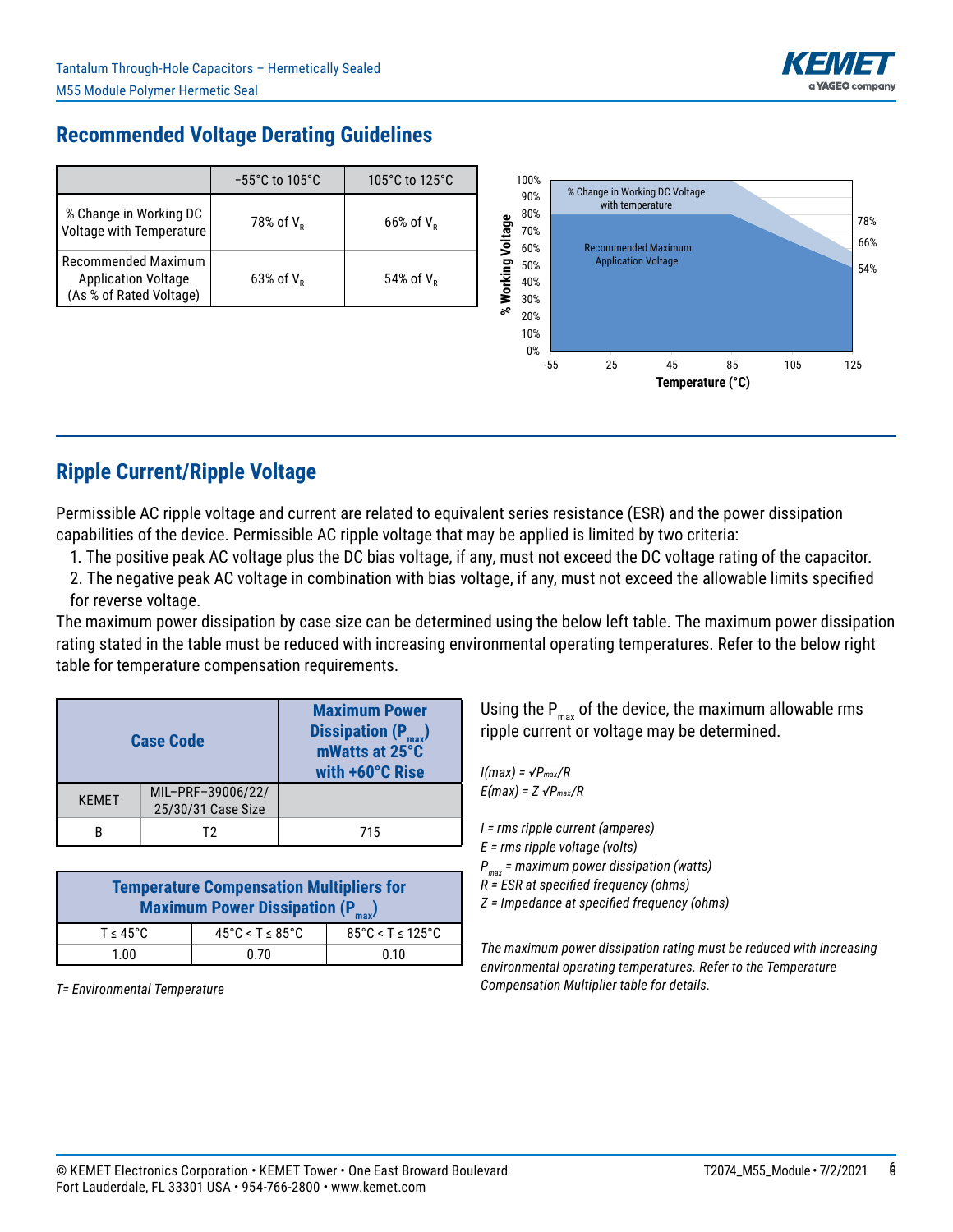### **Reverse Voltage**

Solid tantalum polymer capacitors are polar devices and may be permanently damaged or destroyed if connected with the wrong polarity. A small reverse voltage is permissible for time periods per the table at right. KEMET can offer lower capacitance in this voltage with higher reverse voltage capability. In addition, we continue to improve our capability for this characteristic.

| <b>Temperature</b> | <b>Permissible</b><br><b>Reverse Voltage</b> |
|--------------------|----------------------------------------------|
| 25°C               | 1 V for 8 hours Maximum                      |
| 70°C.              | 1 V for 2 hours Maximum                      |

#### **Mounting**

The M550 and M551 Modular Series are suitable for stacking to the board. The use of a heat sink is recommended. These products are not suitable for reflow soldering. For manual-soldering process with soldering iron, the maximum recommended temperature is 350°C for no more than 3 seconds. Care should be taken to avoid contact of the soldering iron to the epoxy housing. The iron should be used to heat the solder pad, applying solder between the pad and the terminal of the module, until reflow occurs.

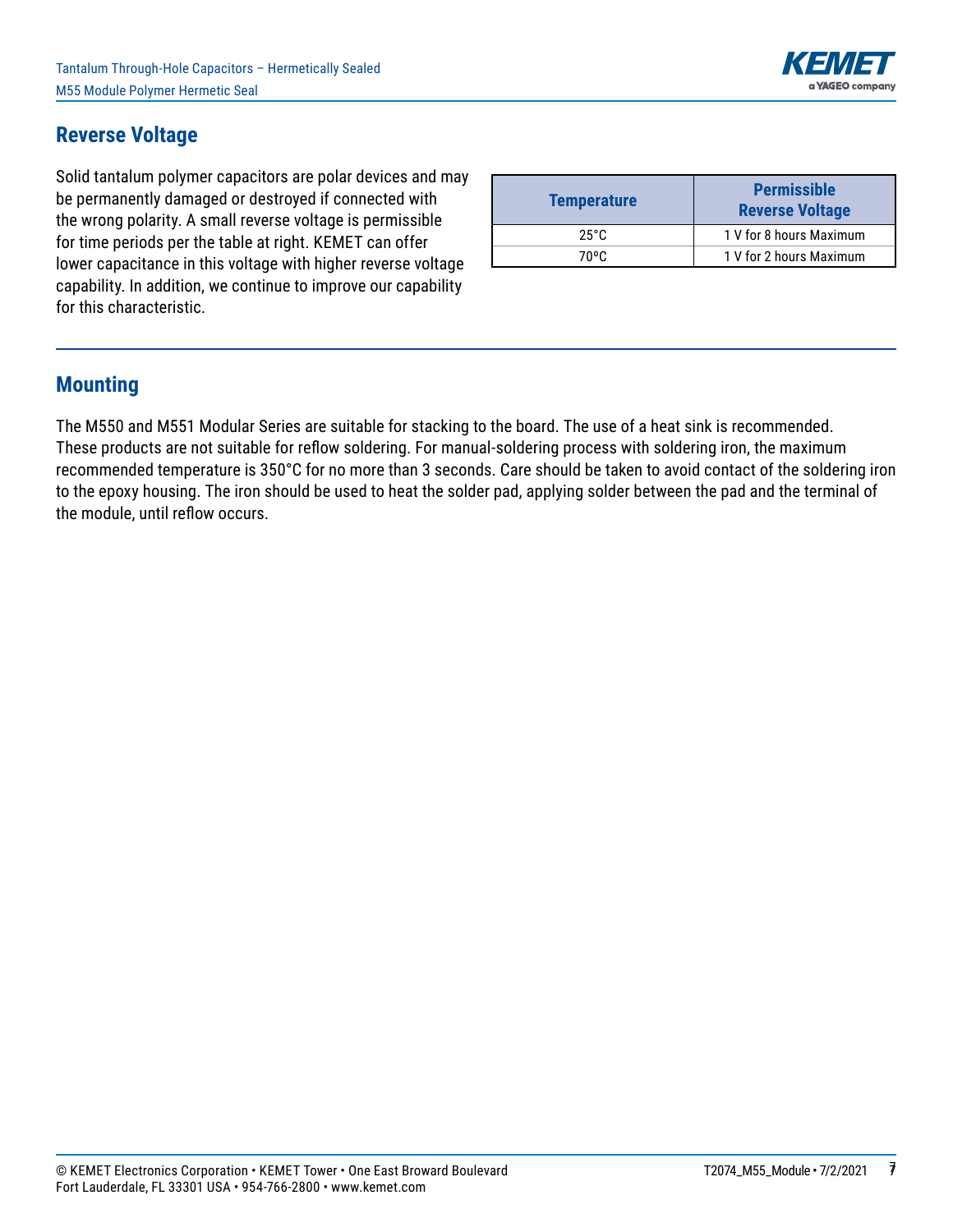

## **Construction**

Module 1

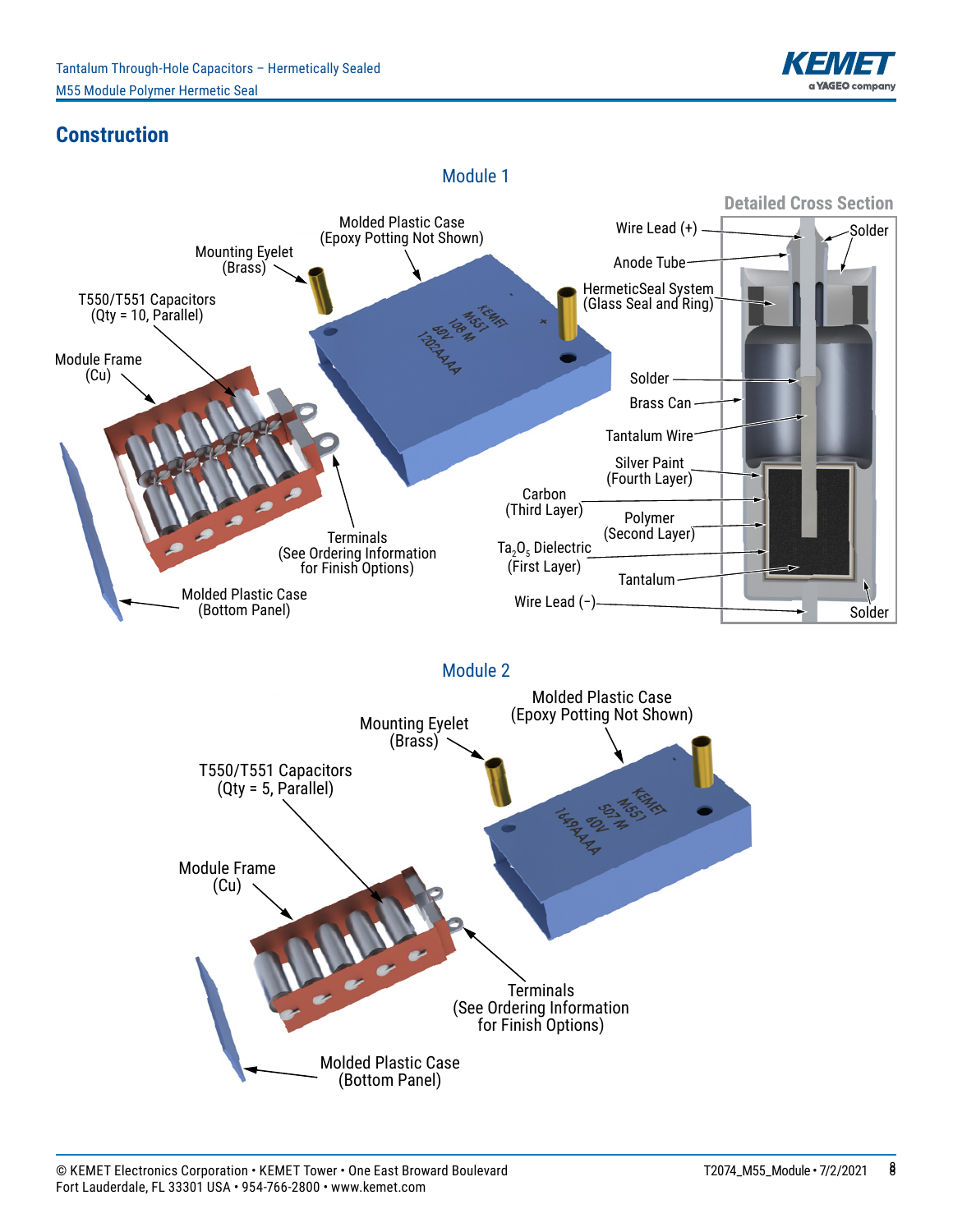

### **Construction cont.**

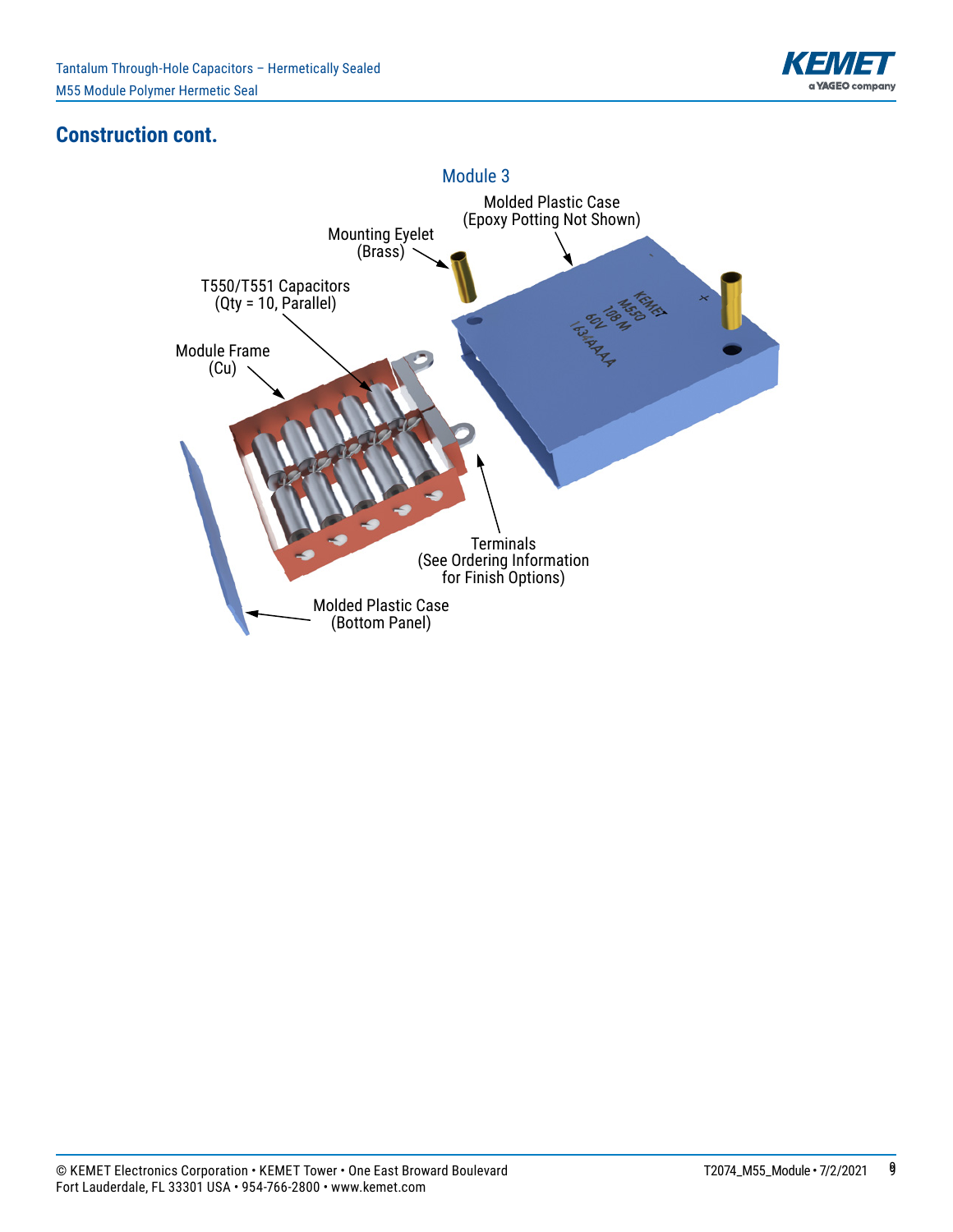

# **Capacitor Marking**



#### **Storage**

Polymer Hermetic Seal Modules should be stored in normal working environments. KEMET recommends that maximum storage temperature not exceed 40°C and maximum storage humidity not exceed 90% RH. For optimal solderability, module stock should be used promptly, preferably within three years of receipt.

#### **Packaging**

Modules shall be packaged in carton boxes. Packaging methods and materials used shall prevent degradation of physical and mechanical characteristics. MSL 1

| <b>Series</b> | <b>Carton Box Qty</b> |  |  |  |  |
|---------------|-----------------------|--|--|--|--|
| M55           | 10 <sub>max</sub>     |  |  |  |  |